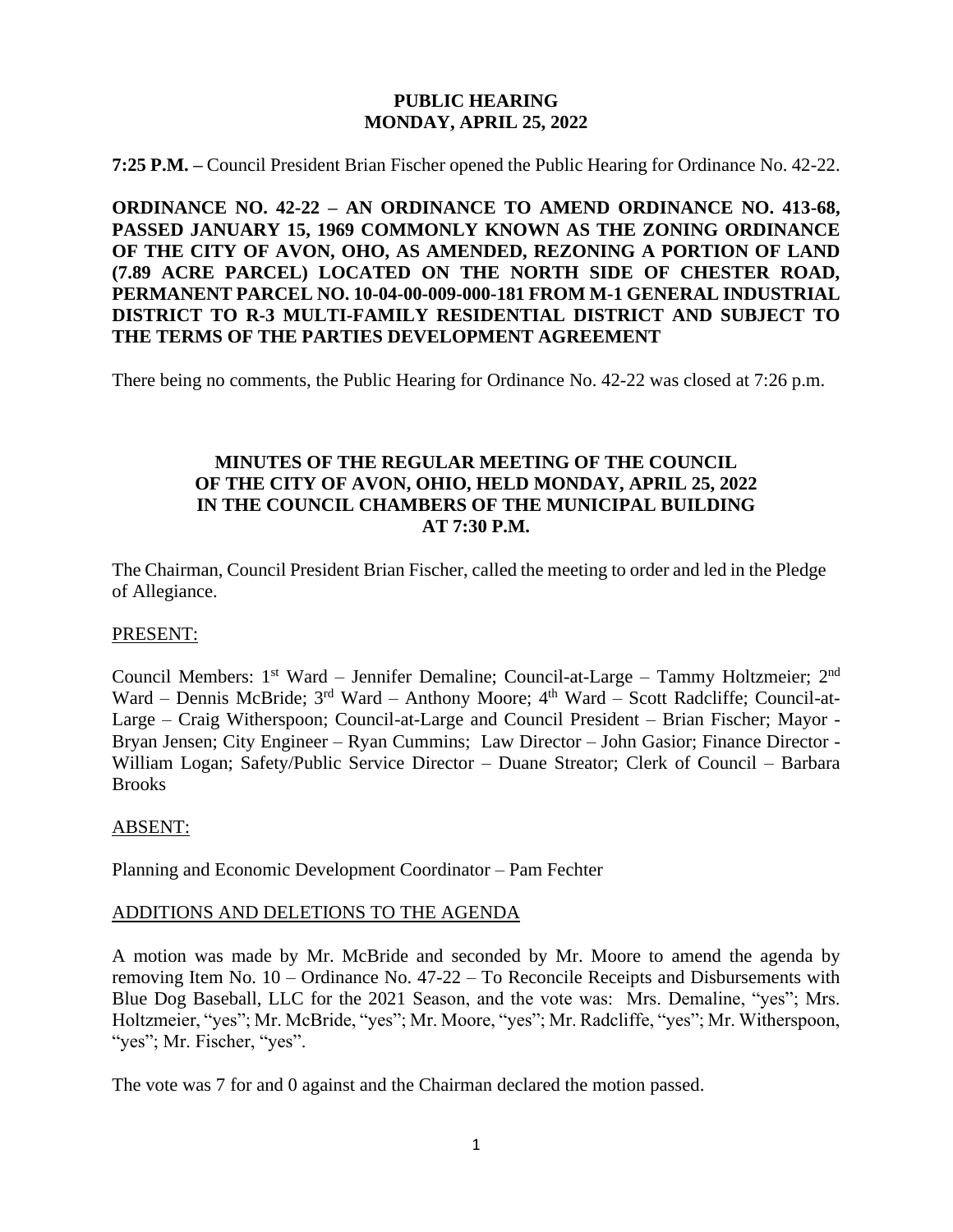A motion was made by Mr. McBride and seconded by Mr. Radcliffe to accept the agenda as amended, and the vote was: Mrs. Holtzmeier, "yes"; Mr. McBride, "yes"; Mr. Moore, "yes"; Mr. Radcliffe, "yes"; Mr. Witherspoon, "yes"; Mrs. Demaline, "yes"; Mr. Fischer, "yes".

The vote was 7 for and 0 against and the Chairman declared the motion passed.

## MINUTES OF THE WORK SESSION OF COUNCIL HELD MONDAY, APRIL 4, 2022

A motion was made by Mr. McBride and seconded by Mrs. Demaline to dispense with the reading of the minutes of the Work Session of Council held Monday, April 4, 2022, and to approve said minutes as published, and the vote was: Mr. McBride, "yes"; Mr. Moore, "yes"; Mr. Radcliffe, "yes"; Mr. Witherspoon, "yes"; Mrs. Demaline, "yes; Mrs. Holtzmeier, "yes" Mr. Fischer, "yes".

The vote was 7 for and 0 against and the Chairman declared the motion passed.

## MINUTES OF THE SERVICE/FINANCE COMMITTEES OF COUNCIL HELD MONDAY, APRIL 11, 2022

A motion was made by Mr. McBride and seconded by Mr. Moore to dispense with the reading of the minutes of the Meeting of the Service/Finance Committees of Council held Monday, April 11, 2022, and to approve said minutes as published, and the vote was: Mr. Moore, "yes"; Mr. Radcliffe, "yes"; Mr. Witherspoon, "yes"; Mrs. Demaline, "yes; Mrs. Holtzmeier, "yes" Mr. McBride, "yes"; Mr. Fischer, "yes".

The vote was 7 for and 0 against and the Chairman declared the motion passed.

# MINUTES OF THE REGULAR MEETING OF COUNCIL HELD MONDAY, APRIL 11, 2022

A motion was made by Mr. Mc Bride and seconded by Mr. Moore to dispense with the reading of the minutes of the Regular Meeting of Council held Monday, April 11, 2022, and to approve said minutes as published, and the vote was: Mr. Radcliffe, "yes"; Mr. Witherspoon, "yes"; Mrs. Demaline, "yes"; Mrs. Holtzmeier, "yes"; Mr. McBride, "yes"; Mr. Moore, "yes"; Mr. Fischer, "yes".

The vote was 7 for and 0 against and the Chairman declared the motion passed.

ORDINANCE NO. 42-22 - TO AMEND ORDINANCE NO. 413-68, PASSED JANUARY 15, 1969 COMMONLY KNOWN AS THE ZONING ORDINANCE OF THE CITY OF AVON, OHO, AS AMENDED, REZONING A PORTION OF LAND (7.89 ACRE PARCEL) LOCATED ON THE NORTH SIDE OF CHESTER ROAD, PERMANENT PARCEL NO. 10-04-00-009- 000-181 FROM M-1 GENERAL INDUSTRIAL DISTRICT TO R-3 MULTI-FAMILY RESIDENTIAL DISTRICT AND SUBJECT TO THE TERMS OF THE PARTIES DEVELOPMENT AGREEMENT

The Clerk read Ordinance No. 42-22 by title only, entitled: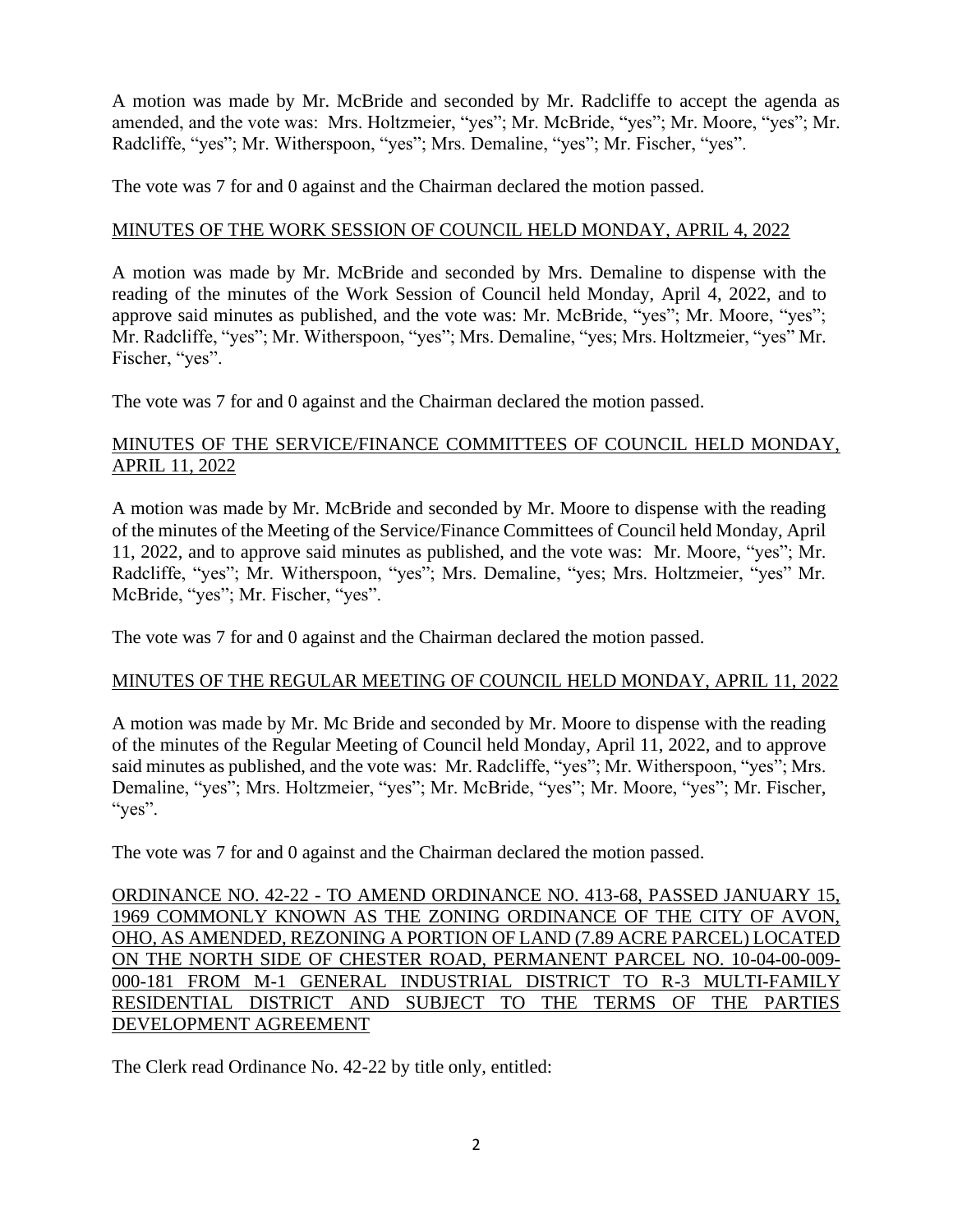## **AN ORDINANCE TO AMEND ORDINANCE NO. 413-68, PASSED JANUARY 15, 1969 COMMONLY KNOWN AS THE ZONING ORDINANCE OF THE CITY OF AVON, OHO, AS AMENDED, REZONING A PORTION OF LAND (7.89 ACRE PARCEL) LOCATED ON THE NORTH SIDE OF CHESTER ROAD, PERMANENT PARCEL NO. 10-04-00-009-000-181 FROM M-1 GENERAL INDUSTRIAL DISTRICT TO R-3 MULTI-FAMILY RESIDENTIAL DISTRICT AND SUBJECT TO THE TERMS OF THE PARTIES DEVELOPMENT AGREEMENT**

The Chairman declared this to be the third of three readings of Ordinance No. 42-22.

Mr. Gasior stated that he was going to recommend to Council that they make a motion to amend Ordinance No. 42-22 because we had various renditions of this Development Agreement before Council at an earlier date and just to be safe, he thinks it is important to amend it to the version that we have tonight. So if someone could make a motion to amend Ordinance No. 42-22, they can then adopt it as amended.

A motion was made by Mr. McBride and seconded by Mr. Radcliffe to amend Ordinance No. 42-22, and the vote was: Mr. Witherspoon, "yes"; Mrs. Demaline, "yes"; Mrs. Holtzmeier, "yes"; Mr. McBride, "yes"; Mr. Moore, "yes"; Mr. Radcliffe, "yes"; Mr. Fischer, "yes".

The vote was 7 for and 0 against and the Chairman declared the motion passed.

A motion was made by Mr. McBride and seconded by Mr. Radcliffe to adopt Ordinance No. 42- 22 as amended, and the discussion was:

Mr. McBride asked, since he has been out, if someone could bring him up to date on this? Supposedly we have a deal worked out and things are going to be corrected. Mr. Gasior responded that the focus of attention was on the topcoat of asphalt on the private street of Chenin Run and a few of the other little side streets there in Concord Village Phase 2. The folks that came to the meeting last week indicated that they had serious issues with ponding when it rained and in the wintertime it was ice, so the developer has promised to put the topcoat down within 90 days from today, the date of passage of this legislation. That deadline could be extended up to 60 days in the event of what would be called a "force majeure" event. The City has also indicated that we will not issue any building permits for anything in Phase 3 if that does not take place. Once the rezoning takes effect, he imagined the first thing the developer is going to want to do is install their infrastructure which will consist of a public waterline and that is it but it is still a public utility and there will be a Developers Agreement for that that will come before Council probably in June or July. So certainly we will see what the progress is at that point on putting in that topcoat.

Mr. McBride noted that the developer, Jason Friedman, was present and he asked Mr. Friedman why it takes 90 days to get those streets paved? Asphalt plants are open and they could have that done in 30 days. Mr. Friedman said that they have too much going on right now and Mr. McBride said that was not his problem. The developer has been letting it go; they chose to save money by not putting that topcoat on, letting the water sit and now there are angry residents because the developers have been dragging their feet. He does not understand why it has to take so long.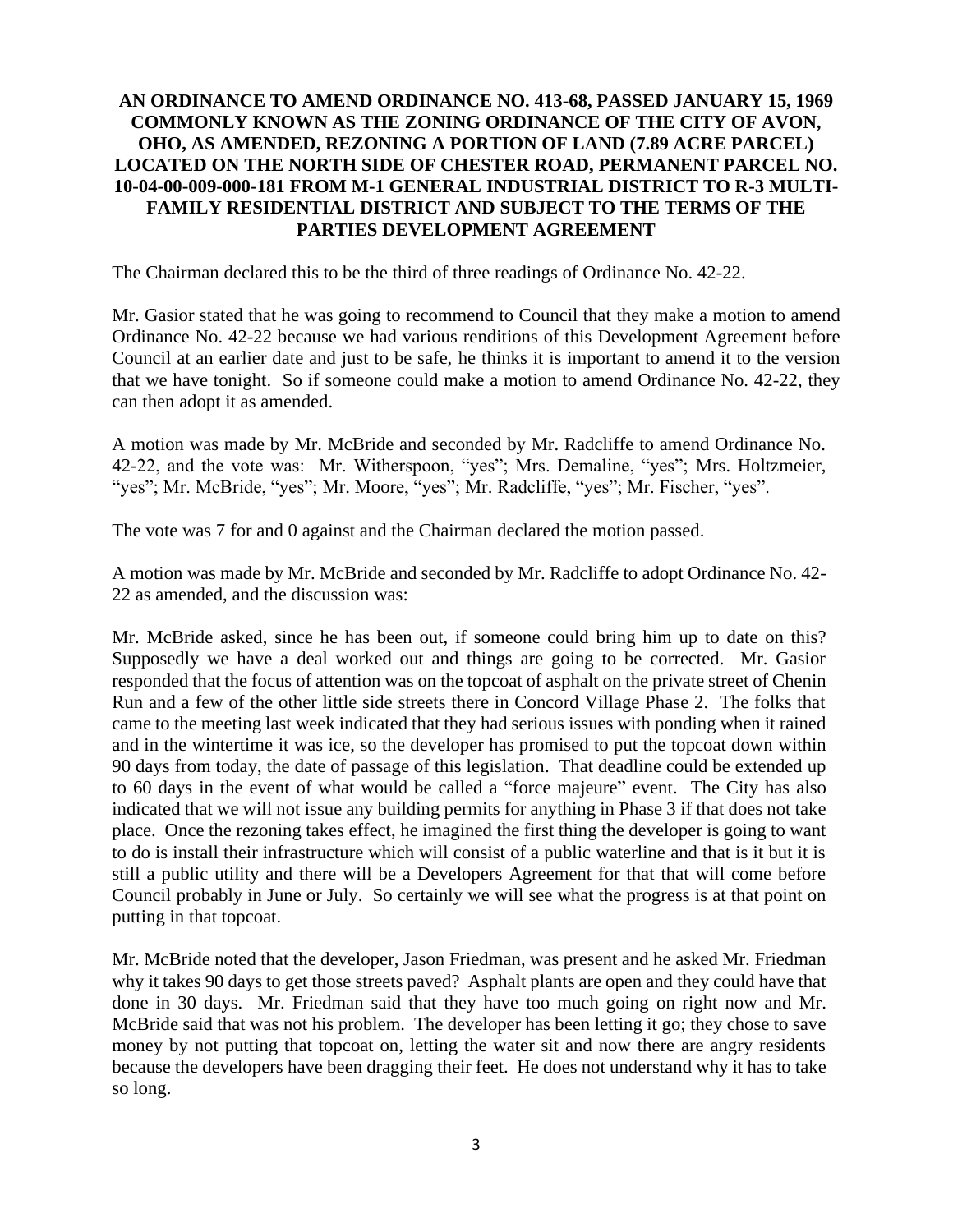Mr. Gasior said there was also an issue with stabilization, about putting the grass in. He thought that was another one of the complaints and they wanted to get that taken care of before they actually put the topcoat on. Mr. Gasior said this is certainly not a perfect solution for the residents there but it is better than just simply allowing the developers to go forward in Phase 3 without any stipulation so he thought the 90 days was a good compromise. It still forces the developer to put the blacktop down and hopefully the grass will start to grow in the areas that are now dirt so by July or August the place will start to look like what the folks actually bargained for. But again, City Council did not make any of those promises to the residents there. It is a typical situation that he has seen numerous times over the years where people are sold properties by real estate developers or contractors and when those people fail to meet the demands of the folks who buy the properties, they have nowhere to go but to the City but we as a City were not involved in those discussions over the purchase of properties or the conditions of the properties after they are purchased. We find out about them after the fact and we just do the best we can and that is what we have tried to do here.

Mayor Jensen said to Mr. McBride that he has to remember that before the City came in here, the developers really did not have any obligation to finish anything. They were hoping to continue to work on that next Phase and so this is a big compromise for Council to push to make sure that the work in Phase 2 was done before they could proceed with the next Phase of that development. It was important for Council and for himself to make sure that this was going to get addressed as soon as it could. He suggested that Mr. Friedman come forward just to let Council know that their hope is to do the work as soon as they can.

Jason Friedman, 3401 Enterprise Parkway, Beachwood, Ohio, stated that 90 days is an outside date. Since they met last week, they have made arrangements with the builder to cut sod and install sod on some of the unfinished buildings. There was a lot of cleanup to do and they have machines that are going to come in and clean up around the pond, and these are things that need to be done before they put a topcoat of asphalt in. As a developer, whenever we have a phase development, the topcoat of asphalt goes in at the end. It is not necessarily the most favorable thing for residents but this has been told to them despite what they may say. He said that his development company is going to be here for years to come now and they want to be good neighbors and he will make every effort to get the work done as soon as possible.

Mr. McBride stated that Mr. Friedman does enough development and has enough connections in the community with other related businesses that he should be able to get this done very quickly. He commends Mr. Friedman for having the builder do the sod as it will act as a filter to keep some of that soil from washing out but why does he have to do work around the pond first before doing the topcoat? That is not typical of development in this town, not to do the topcoat. Typically it is all concrete, even on the private streets. Unfortunately, the way the catch basins are set up, they are not taking the storm water in as they should. If Mr. Friedman can figure out how to drain that water without destroying those inlets, then the topcoat could wait until later but right now the water is ponding. It is a nuisance for these residents and it could be a hazard. Mr. McBride said he does not mean to sit there and lecture, but he has residents that are dissatisfied so as soon as Mr. Friedman can get it done, the better.

Debbie Kraft, 1481 Caymus Court, said that yesterday when she was outside working, a gentleman stopped by and asked her why the sales office was closed. Ms. Kraft told him that she did not know; it had not been open for months. He then said to her that he was there earlier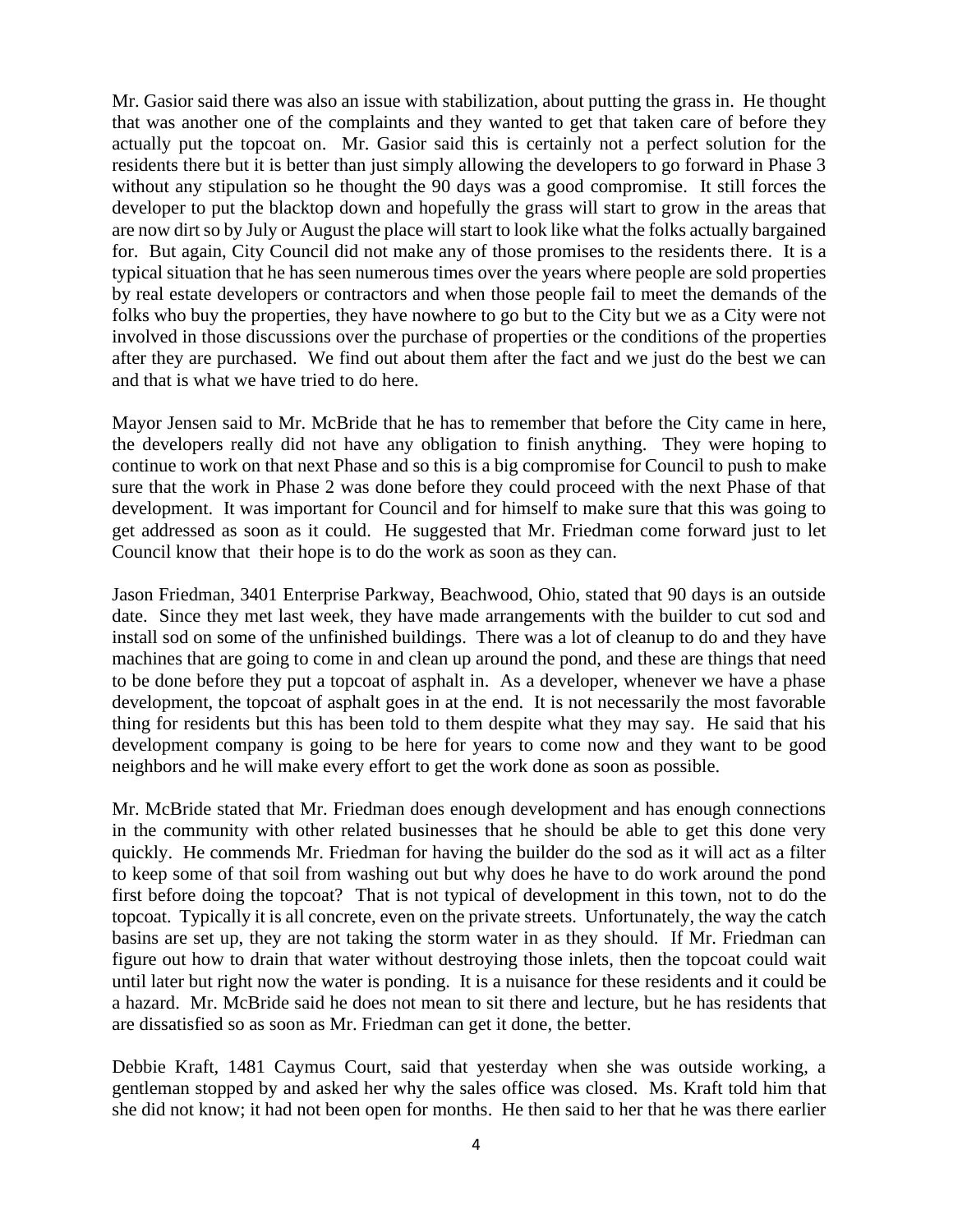in the day to buy one of the new houses that have not been built yet. So her question to Mr. Friedman is, is he selling those houses before he has approval to do that?

Mr. Friedman responded that first of all, he was not the builder. Ms. Kraft said, but he is the applicant that is responsible for what is going to go on in the back of their lots. Mr. Friedman said, yes, but she is asking about the homes and he does not build the homes. Ryan Homes is the builder and he is 99.9% sure they are not selling because there is nothing to sell yet. But he cannot answer for them because he is not the builder. He knows that they are working there because he was there the other day meeting with the landscapers, etc. and he knows some workmen were there but he is almost certain that the sales office is not open.

Ms. Kraft agreed with that, but her point is that this gentleman asked why the sales office was closed when it had been open. He was wondering why he could not go back and finish his discussion about his purchase of the new properties that have not yet been built. He was talking about the new property in Phase 3. She just assumed that this all flows together but a permit has to be given before they start selling although she does not know the process. She has been coming to most meetings just to understand this whole process, and she added that she cares that she walks outside her house and has 5 ft. swimming pools there.

The vote was: Mrs. Demaline, "yes"; Mrs. Holtzmeier, "no"; Mr. McBride, "yes"; Mr. Moore, "yes"; Mr. Radcliffe, "yes"; Mr. Witherspoon, "yes"; Mr. Fischer, "yes".

The vote was 6 for and 1 against and the Chairman declared the motion passed.

## ORDINANCE NO. 46-22 – TO AUTHORIZE THE MAYOR TO ENTER INTO A SETTLEMENT AGREEMENT AND RELEASE WITH THE CITY OF NORTH RIDGEVILLE FOR PAYMENT OF UNPAID INFILTRATION COSTS

The Clerk read Ordinance No. 46-22 by title only, entitled:

## **AN ORDINANCE TO AUTHORIZE THE MAYOR TO ENTER INTO A SETTLEMENT AGREEMENT AND RELEASE WITH THE CITY OF NORTH RIDGEVILLE FOR PAYMENT OF UNPAID INFILTRATION COSTS AND DECLARING AN EMERGENCY**

A motion was made by Mr. McBride and seconded by Mr. Moore to suspend the rules and act on Ordinance No. 46-22, and the vote was: Mrs. Holtzmeier, "yes"; Mr. McBride, "yes"; Mr. Moore, "yes"; Mr. Radcliffe, "yes"; Mr. Witherspoon, "yes"; Mrs. Demaline, "yes"; Mr. Fischer, "yes".

The vote was 7 for and 0 against and the Chairman declared the motion passed.

A motion was made by Mr. McBride and seconded by Mr. Radcliffe to adopt Ordinance No. 46- 22, and the discussion was:

Mr. Gasior stated that he changed the Ordinance and eliminated the reference to the years of the mid 1990's to 2010, so that it covers the entire period and then in the agreement itself, he inserted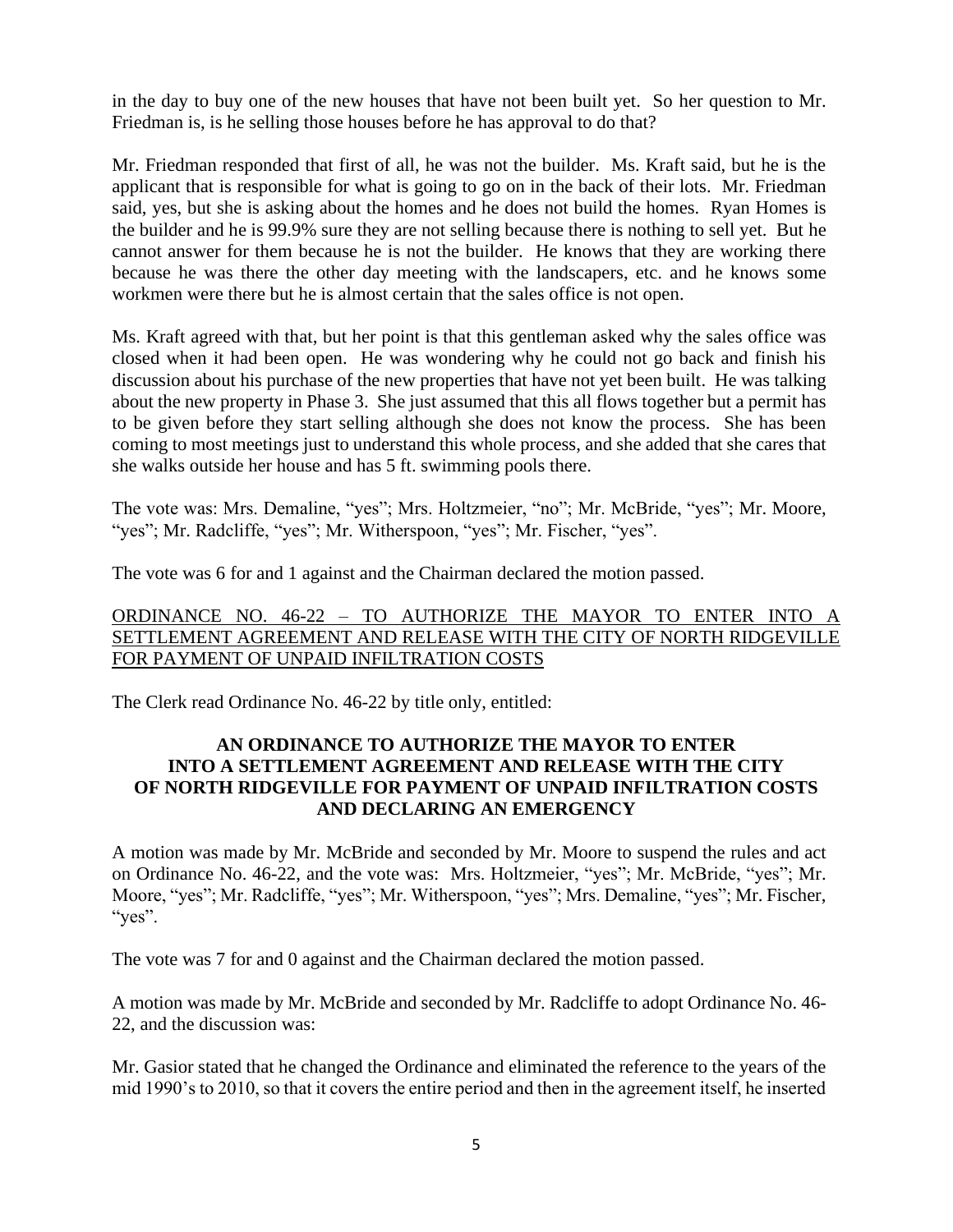the word "all" which is what Mr. Radcliffe was driving at. Hopefully, everyone saw the changes and is satisfied with them and he would be happy to answer any questions.

Mr. McBride noted, so there is no going back. Mr. Gasior said that was correct, there is no going back; we are settled with the figure of \$43,329.

Barbara DeChant, 36877 Chester Road, came forward and stated that they live right down the street from where this new Ordinance No. 42-22 was changed and would like to know exactly where this new parcel is going to be. Mr. Gasior clarified that was the Ordinance that was just acted on, the rezoning Ordinance. Ms. DeChant said, yes, but they do not know the location. Mr. Gasior explained that it was just behind Phase 2 of Concord Village, just to the east of the Hadgis property. And on the north end, it is just to the west of the apartments. Ms. DeChant said, yes, that is catty-corner to where they live; she just wanted to know where it is going to be because everybody is wanting to know. She thanked Mr. Gasior.

Mr. McBride stated that he just had a comment on Ordinance No. 46-22. What if North Ridgeville tries to come back for another settlement payment next year or the year after? Mr. Gasior said that he thought we are putting this to rest for past years. He stated that Mr. Logan did an extensive research job on our check registers going back many years. Initially they asked for \$80,000, he thought. Mr. Logan stated that they wanted to split roughly \$160,000. Mr. Gasior said, so he and Mr. Logan thought this was a fair and reasonable compromise of a disputed debt.

Mr. McBride said he thought that we settled this once before and here they are back how many years later. Mayor Jensen said that this has been open for a long time; it was never really settled. There has always been a question of whether there was an outstanding balance or not and he thinks this puts everything to rest. And it is an infiltration issue so they cannot come back and say there was another issue; this was the only one that was outstanding. It has always been in the billing so now it will be a zero in terms of that balance. Mr. Logan said that we have always shown this arrears dating back to 2005 or further. That number was over \$230,000 and we knew we did not owe that and they could not show us that we did owe that. He said that his numbers support a little over \$30,000 that looks like it was never paid from 2005 to 2010. Mr. Gasior said that the bottom line is, though, that we have not had any issues with North Ridgeville for 12 years now. Mr. Logan said, yes, and this settles things with their current Administration and their current Utilities Dept. Supervisor.

The vote was: Mr. McBride, "yes"; Mr. Moore, "yes"; Radcliffe, "yes"; Mr. Witherspoon, "yes"; Mrs. Demaline, "yes"; Mrs. Holtzmeier, "yes"; Mr. Fischer, "yes".

The vote was 7 for and 0 against and the Chairman declared the motion passed.

## ORDINANCE No. 48-22 – AMENDING SECTION 256.98 OF THE CODIFIED ORDINANCES OF THE CITY TO REVISE THE CLASSIFICATION SPECIFICATION FOR THE POSITION OF FINANCE CLERK 1

The Clerk read Ordinance No. 48-22 by title only, entitled:

# **AN ORDINANCE AMENDING SECTION 256.98 OF THE**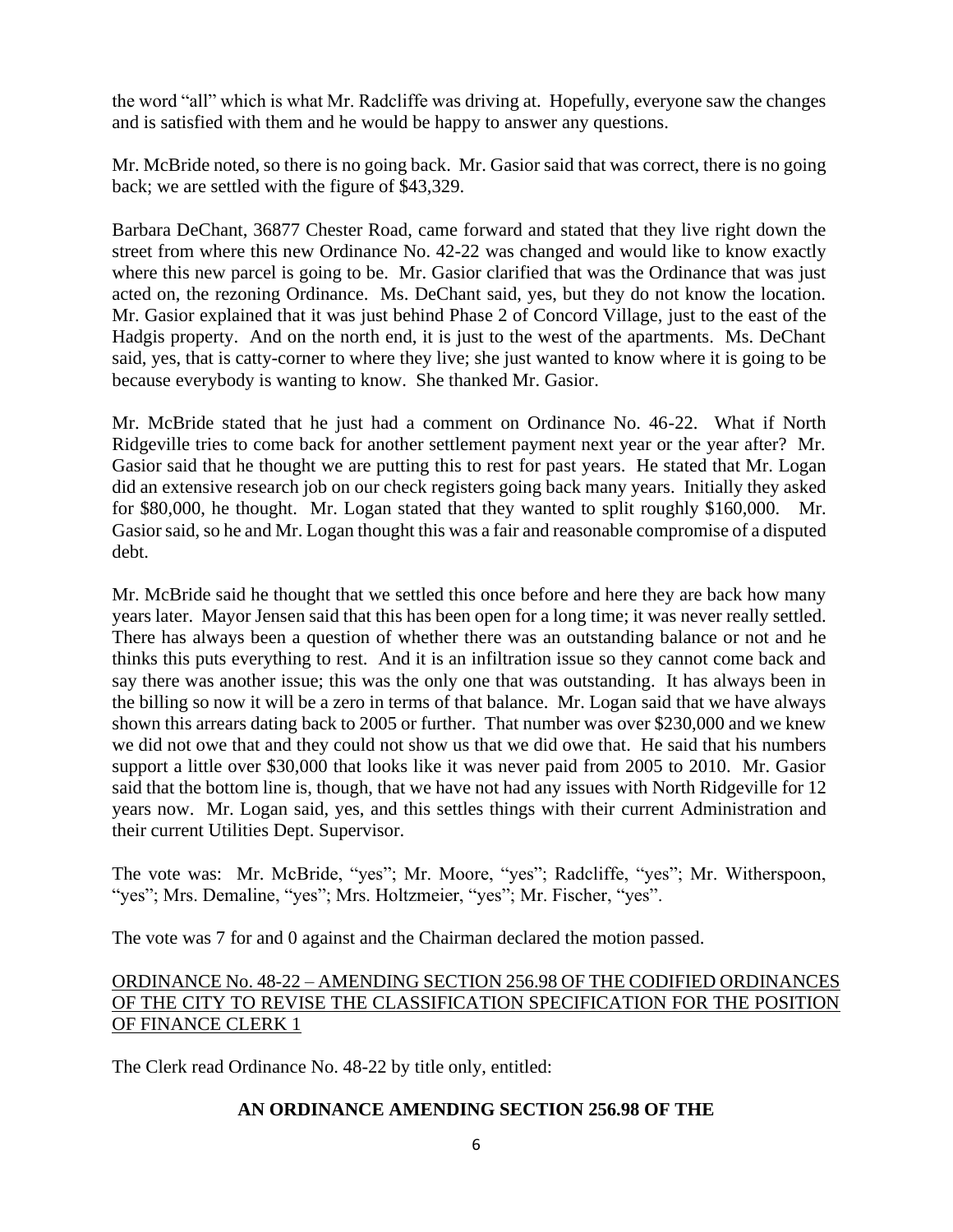## **CODIFIED ORDINANCES OF THE CITY OF AVON TO REVISE THE CLASSIFICATION SPECIFICATION FOR THE POSITION OF FINANCE CLERK 1 AND DECLARING AN EMERGENCY**

A motion was made by Mr. McBride and seconded by Mr. Moore to suspend the rules and act on Ordinance No. 48-22, and the vote was: Mr. Moore, "yes"; Mr. Radcliffe, "yes"; Mr. Witherspoon, "yes"; Mrs. Demaline, "yes"; Mrs. Holtzmeier, "yes"; Mr. McBride, "yes"; Mr. Fischer, "yes".

The vote was 7 for and 0 against and the Chairman declared the motion passed.

A motion was made by Mr. McBride and seconded by Mr. Moore to adopt Ordinance No. 48- 22, and the vote was: Mr. Radcliffe, "yes"; Mr. Witherspoon, "yes"; Mrs. Demaline, "yes"; Mrs. Holtzmeier, "yes"; Mr. McBride, "yes"; Mr. Moore, "yes"; Mr. Fischer, "yes".

The vote was 7 for and 0 against and the Chairman declared the motion passed.

## ORDINANCE NO. 50-22 – TO AWARD A BID FOR THE NORTH EATON DRIVE AND SHAKESPEARE LANE SEWER REHABILITATION PROJECT

The Clerk read Ordinance No. 50-22 by title only, entitled:

## **AN ORDINANCE TO AWARD A BID FOR THE NORTH EATON DRIVE AND SHAKESPEARE LANE SEWER REHABILITATION PROJECT AND DECLARING AN EMERGENCY**

A motion was made by Mr. McBride and seconded by Mr. Moore to suspend the rules and act on Ordinance No. 50-22, and the vote was: Mr. Witherspoon, "yes"; Mrs. Demaline, "yes"; Mrs. Holtzmeier, "yes"; Mr. McBride, "yes"; Mr. Moore, "yes"; Mr. Radcliffe, "yes"; Mr. Fischer, "yes".

The vote was 7 for and 0 against and the Chairman declared the motion passed.

A motion was made by Mr. McBride and seconded by Mr. Radcliffe to adopt Ordinance No. 50- 22, and the vote was: Mrs. Demaline, "yes"; Mrs. Holtzmeier, "yes"; Mr. McBride, "yes"; Mr. Moore, "yes"; Mr. Radcliffe, "yes"; Mr. Witherspoon, "yes"; Mr. Fischer, "yes".

The vote was 7 for and 0 against and the Chairman declared the motion passed.

## ORDINANCE NO. 51-22 – AUTHORIZING THE MAYOR TO EXECUTE A GRANT AWARD AGREEMENT TO PARTICIPATE IN THE OHIO DEPARTMENT OF NATURAL RESOURCES NATUREWORKS GRANT PROGRAM FOR VARIOUS PARK IMPROVEMENTS WITHIN VETERAN'S MEMORIAL PARK

The Clerk read Ordinance No. 51-22 by title only, entitled:

#### **AN ORDINANCE AUTHORIZING THE MAYOR TO EXECUTE A**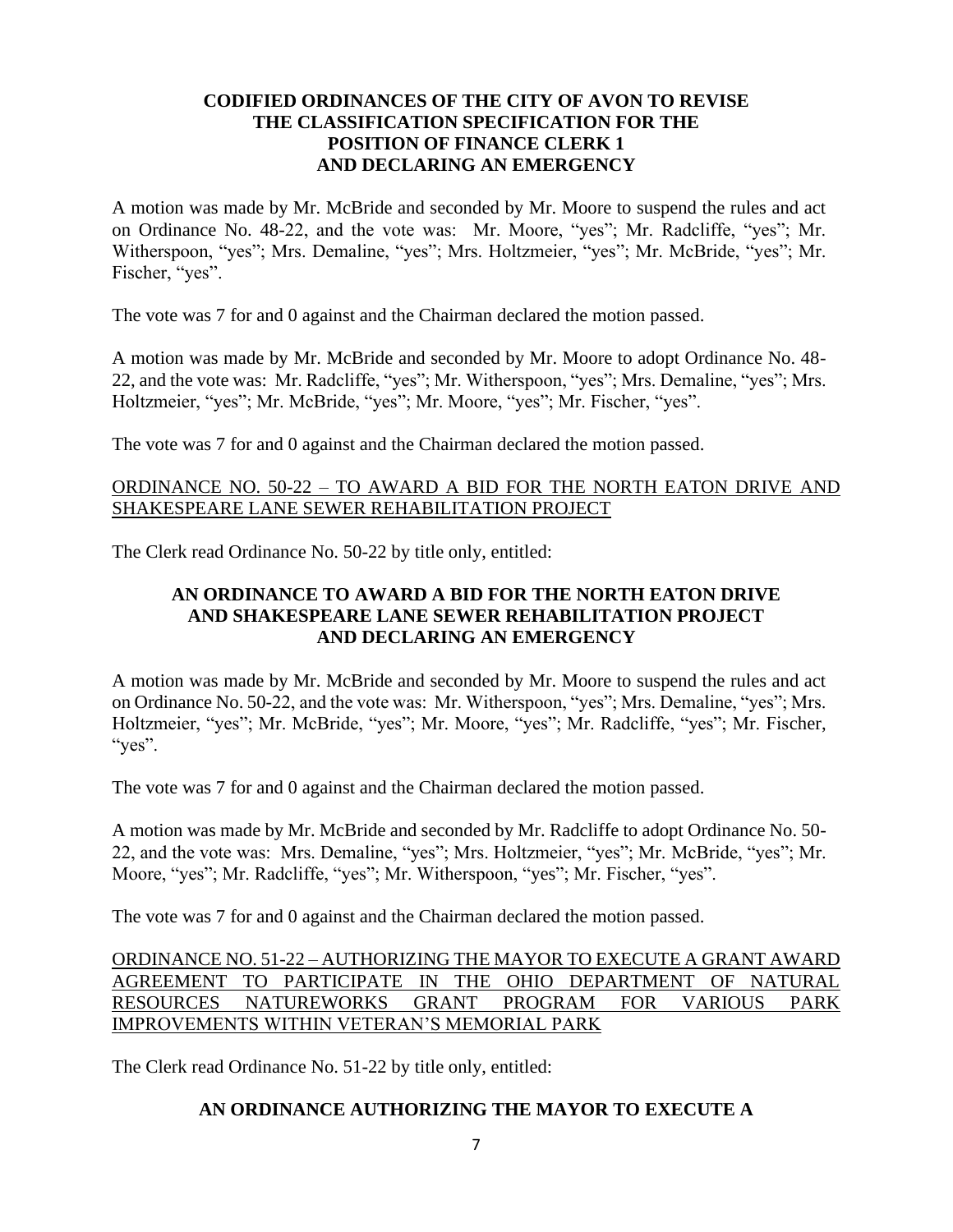## **GRANT AWARD AGREEMENT TO PARTICIPATE IN THE OHIO DEPARTMENT OF NATURAL RESOURCES NATUREWORKS GRANT PROGRAM FOR VARIOUS PARK IMPROVEMENTS WITHIN VETERAN'S MEMORIAL PARK AND DECLARING AN EMERGENCY**

A motion was made by Mr. McBride and seconded by Mr. Moore to suspend the rules and act on Ordinance No. 51-22, and the vote was: Mrs. Holtzmeier, "yes"; Mr. McBride, "yes"; Mr. Moore, "yes"; Mr. Radcliffe, "yes"; Mr. Witherspoon, "yes"; Mrs. Demaline, "yes"; Mr. Fischer, "yes".

The vote was 7 for and 0 against and the Chairman declared the motion passed.

A motion was made by Mr. McBride and seconded by Mr. Radcliffe to adopt Ordinance No. 51- 22, and the vote was: Mr. McBride, "yes"; Mr. Moore, "yes"; Mr. Radcliffe, "yes"; Mr. Witherspoon, "yes"; Mrs. Demaline, "yes"; Mrs. Holtzmeier, "yes"; Mr. Fischer, "yes".

The vote was 7 for and 0 against and the Chairman declared the motion passed.

## ORDINANCE NO. 52-22 – TO AWARD A BID FOR THE JAYCOX ROAD PAVEMENT RESURFACING PROJECT (SOUTH)

The Clerk read Ordinance No. 52-22 by title only, entitled:

# **AN ORDINANCE TO AWARD A BID FOR THE JAYCOX ROAD PAVEMENT RESURFACING PROJECT (SOUTH) AND DECLARING AN EMERGENCY**

A motion was made by Mr. McBride and seconded by Mr. Radcliffe to suspend the rules and act on Ordinance No. 52-22, and the vote was: Mr. Moore, "yes"; Mr. Radcliffe, "yes"; Mr. Witherspoon, "yes"; Mrs. Demaline, "yes"; Mrs. Holtzmeier, "yes"; Mr. McBride, "yes"; Mr. Fischer, "yes".

The vote was 7 for and 0 against and the Chairman declared the motion passed.

A motion was made by Mr. McBride and seconded by Mr. Moore to adopt Ordinance No. 52- 22, and the vote was: Mr. Radcliffe, "yes"; Mr. Witherspoon, "yes"; Mrs. Demaline, "yes"; Mrs. Holtzmeier, "yes"; Mr. McBride, "yes"; Mr. Moore, "yes"; Mr. Fischer, "yes".

The vote was 7 for and 0 against and the Chairman declared the motion passed.

## ORDINANCE NO. 53-22 – TO AWARD A BID FOR THE SHAKESPEARE LANE PAVEMENT RESURFACING PROJECT

The Clerk read Ordinance No. 53-22 by title only, entitled:

#### **AN ORDINANCE TO AWARD A BID FOR THE SHAKESPEARE LANE PAVEMENT RESURFACING PROJECT AND DECLARING AN EMERGENCY**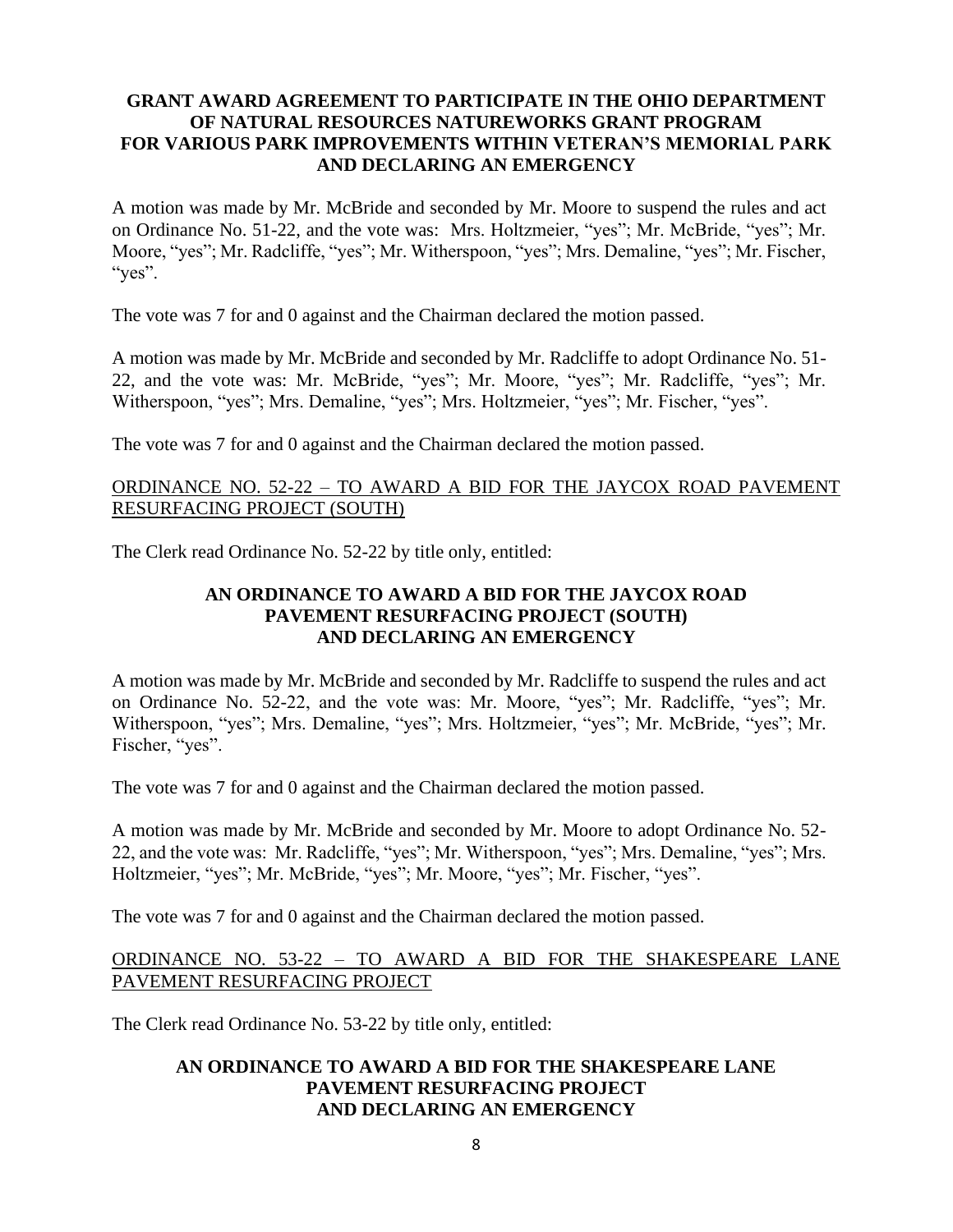A motion was made by Mr. McBride and seconded by Mr. Moore to suspend the rules and act on Ordinance No. 53-22, and the vote was: Mr. Witherspoon, "yes"; Mrs. Demaline, "yes"; Mrs. Holtzmeier, "yes"; Mr. McBride, "yes"; Mr. Moore, "yes"; Mr. Radcliffe, "yes"; Mr. Fischer, "yes".

The vote was 7 for and 0 against and the Chairman declared the motion passed.

A motion was made by Mr. McBride and seconded by Mr. Moore to adopt Ordinance No. 53- 22, and the vote was: Mrs. Demaline, "yes"; Mrs. Holtzmeier, "yes"; Mr. McBride, "yes"; Mr. Moore, "yes"; Mr. Radcliffe, "yes"; Mr. Witherspoon, "yes"; Mr. Fischer, "yes".

The vote was 7 for and 0 against and the Chairman declared the motion passed.

# ORDINANCE NO. 54-22 – AUTHORIZING THE MAYOR TO EXECUTE A GRANT AWARD AGREEMENT TO PARTICIPATE IN THE STATE CAPITAL BUDGET GRANT PROGRAM FOR VARIOUS PARK IMPROVEMENTS WITHIN VETERAN'S MEMORIAL PARK

The Clerk read Ordinance No. 54-22 by title only, entitled:

## **AN ORDINANCE AUTHORIZING THE MAYOR TO EXECUTE A GRANT AWARD AGREEMENT TO PARTICIPATE IN THE STATE CAPITAL BUDGET GRANT PROGRAM FOR VARIOUS PARK IMPROVEMENTS WITHIN VETERAN'S MEMORIAL PARK AND DECLARING AN EMERGENCY**

A motion was made by Mr. McBride and seconded by Mr. Radcliffe to suspend the rules and act on Ordinance No. 54-22, and the vote was: Mrs. Holtzmeier, "yes"; Mr. McBride, "yes"; Mr. Moore, "yes"; Mr. Radcliffe, "yes"; Mr. Witherspoon, "yes"; Mrs. Demaline, "yes"; Mr. Fischer, "yes".

The vote was 7 for and 0 against and the Chairman declared the motion passed.

A motion was made by Mr. McBride and seconded by Mr. Moore to adopt Ordinance No. 54- 22, and the vote was: Mr. McBride, "yes"; Mr. Moore, "yes"; Mr. Radcliffe, "yes"; Mr. Witherspoon, "yes"; Mrs. Demaline, "yes"; Mrs. Holtzmeier, "yes"; Mr. Fischer, "yes".

The vote was 7 for and 0 against and the Chairman declared the motion passed.

## ORDINANCE NO. 55-22 – TO AUTHORIZE THE MAYOR TO ENTER INTO AN AGREEMENT TO PURCHASE REAL ESTATE

The Clerk read Ordinance No. 55-22 by title only, entitled:

# **AN ORDINANCE AUTHORIZING THE MAYOR TO ENTER INTO AN AGREEMENT TO PURCHASE REAL ESTATE LOCATED AT 37079 DETROIT ROAD (STATE ROUTE 254) IN THE CITY OF AVON PERMANENT PARCEL NO. 04-00-010-115-008 FROM JOAN L. BUCK**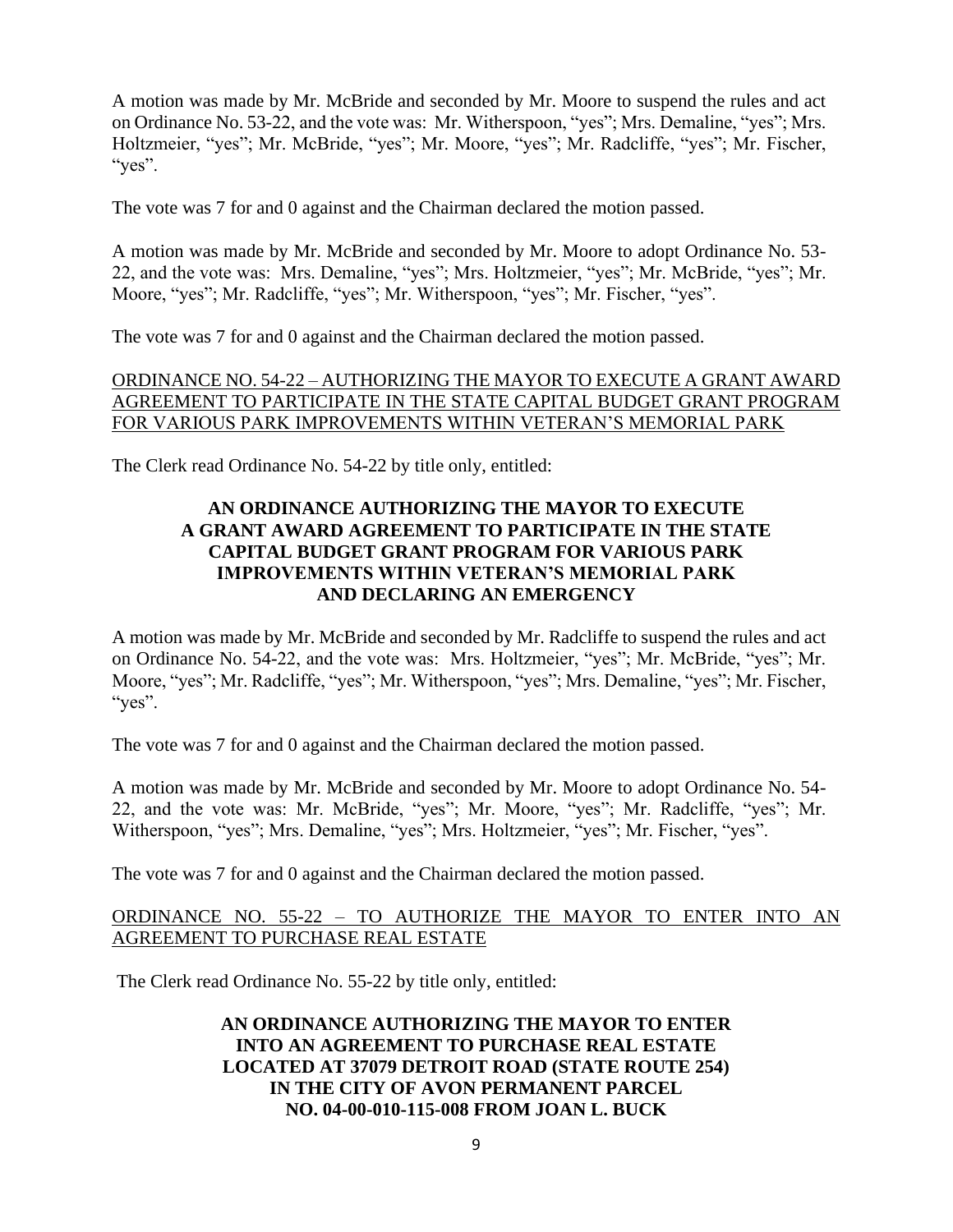#### **AND DECLARING AN EMERGENCY**

A motion was made by Mr. McBride and seconded by Mr. Moore to suspend the rules and act on Ordinance No. 55-22, and the vote was: Mr. Moore, "yes"; Mr. Radcliffe, "yes"; Mr. Witherspoon, "yes"; Mrs. Demaline, "yes"; Mrs. Holtzmeier, "yes"; Mr. McBride, "yes"; Mr. Fischer, "yes".

The vote was 7 for and 0 against and the Chairman declared the motion passed.

A motion was made by Mr. McBride and seconded by Mr. Moore to adopt Ordinance No. 55- 22, and the vote was: Mr. Radcliffe, "yes"; Mr. Witherspoon, "yes"; Mrs. Demaline, "yes"; Mrs. Holtzmeier, "yes"; Mr. McBride, "yes"; Mr. Moore, "yes"; Mr. Fischer, "yes".

The vote was 7 for and 0 against and the Chairman declared the motion passed.

#### REPORTS AND COMMENTS

MAYOR JENSEN had no further comments.

#### COUNCIL MEMBERS:

MRS. DEMALINE, WARD 1, had no comments.

MRS. HOLTZMEIER, AT LARGE, had no comments.

MR. McBRIDE, WARD 2, said that he just wanted to thank the Administration for pulling all the wayward signs on the public right-of way. A few have sprouted back up but it does not look like a forest out there anymore.

Mr. MOORE, WARD 3, had no comments.

MR. RADCLIFFE, WARD 4, had no comments.

MR. WITHERSPOON, AT LARGE, had no comments.

MR. FISCHER, AT LARGE, had no comments.

#### DIRECTORS/ADMINISTRATION:

MR. CUMMINS, CITY ENGINEER, had no comments.

MS. FECHTER, ECONOMIC DEVELOPMENT/PLANNING COORDINATOR, was absent.

MR. GASIOR, LAW DIRECTOR, stated that he wanted to mention the amendments to the nuisance law that he was hoping the Council President might refer to Legal Committee.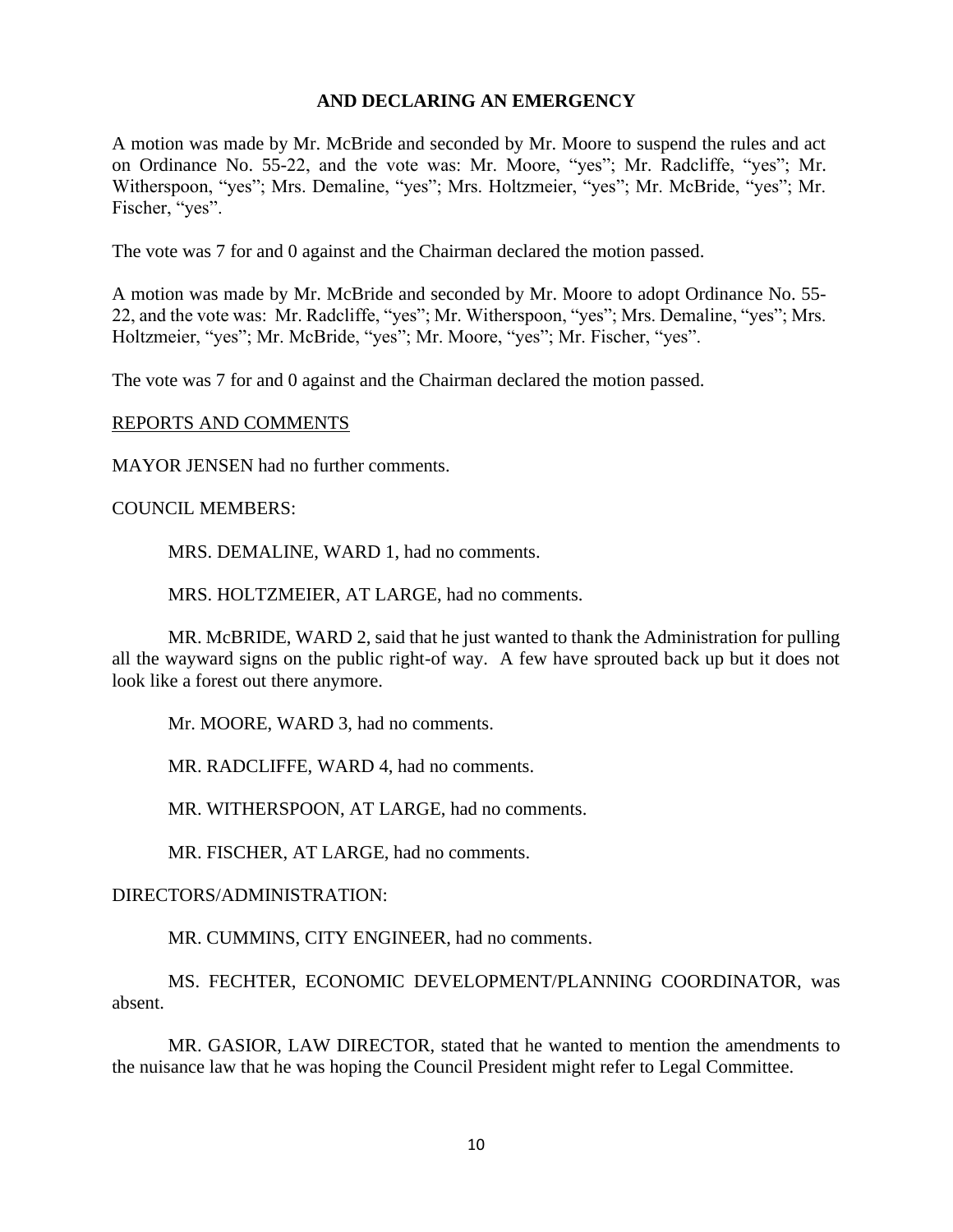Mr. Fischer, Council President, asked Mr. McBride, Chairman of the Legal Committee, for a date that was good for the Legal Committee to meet. After discussion, the date of Monday, May 16<sup>th</sup>, at 6:30 P.M., was set for the Legal Committee meeting. Mr. Gasior said that he would try to get everything out to the members of the Committee before the  $16<sup>th</sup>$  so they can review it.

MR. LOGAN, FINANCE DIRECTOR, had no further comments.

MR. STREATOR, SAFETY/PUBLIC SERVICE DIRECTOR, had no comments.

#### AUDIENCE:

Pat Jankowski, 1409 Hollow Wood Lane, said that she does not live in Concord Village but she listened to those people at the last meeting and she was curious if anyone had driven through there since the meeting to see what they were talking about. The roads are flooded; the second phase is ridiculous. The asphalt is terrible and she gets the impression that the City does not have anything to say about it because it does; the City has inspectors and should be inspecting some of this. Or is she confused?

Mr. Gasior said that the streets are private streets; they are not public streets so it is a totally different situation. Mr. McBride noted that it is a big driveway. Mr. Gasior said that we would certainly not accept any improvement if it was a public street but it is a private street and as Mr. McBride points out, it is a driveway. We do inspect but then we also have stormwater requirements. Ms. Jankowski said it should be draining someplace. Mr. Gasior said, again, we are fortunate because the developer wants to do a third phase and he wants to do the rezoning and we can actually put pressure on him to get that topcoat done but if it were not for the rezoning and the third phase, Mr. Gasior does not know what we could do. You are spending the HOA's money; it is a Homeowners Association that is in charge of that money and we cannot spend public money there and he was not familiar with any law that says that we can make an HOA spend the money.

Ms. Jankowski said she did not think that she agreed with that part of it but it still seems that the City should be a little more encouraging to the people. Mr. Gasior said that he thought that Mr. McBride has done a pretty good job of lighting a fire under the developer and hopefully, that will be taken care of before the end of May. Ms. Jankowski said, well, regarding the buildings themselves, that one lady last week remarked about the inside was a piece of junk. Mr. Gasior said that the buildings are inspected and Ms. Jankowski asked who was doing that? Mr. Gasior stated that he thought that our Building Department does a very good job of inspecting but we are not like a private inspector that someone could hire to walk through the house. Everything is up to Code; if it were not up to Code we would not be allowing anybody to occupy. Mr. McBride said that it is a minimum code; he understands the frustrations but that is what they bargained for.

Ms. Jankowski said that she also wanted to say something about Chester Road coming east; it is all caving in on the side. Mayor Jensen asked if Ms. Jankowski was talking about the old section or the new section and Ms. Jankowski answered, past Concord Village, right around there. Mayor Jensen said that is all going to be widened to three lanes this year all the way through to the other entrance of American Way.

Mayor Jensen said, but Ms. Jankowski brings up a good point at Concord Village. He said that we had the same issue over at Rose Senior Living and that went for over three years of sitting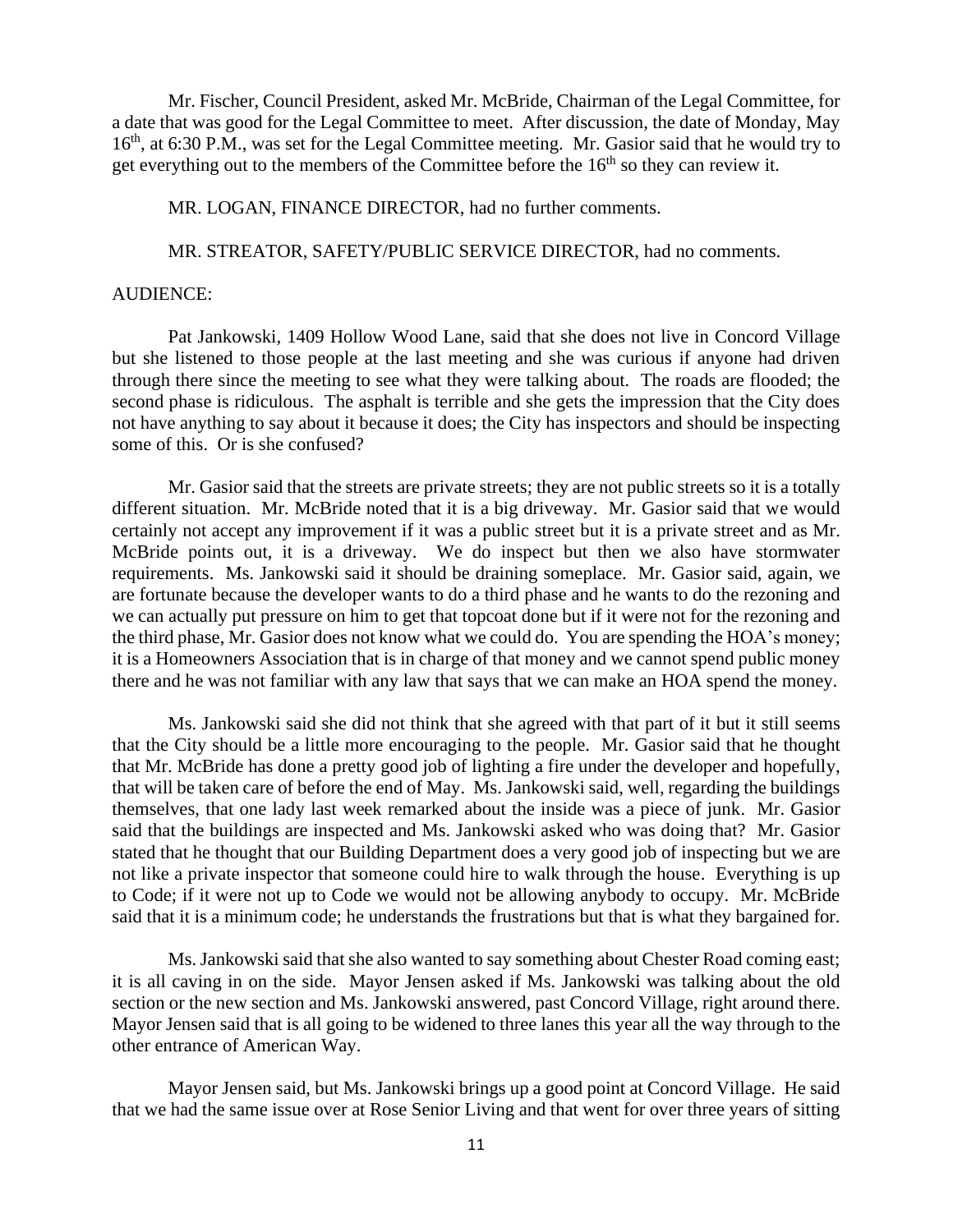until they finished the last house. So that is one thing that Council is trying to push more is not to allow that. We need to look at it to see if there is a way to change some of that but usually until a development is finished, that topcoat does not go on. Ms. Jankowski noted that it is obvious that the builder at Concord is not rated highly in the Better Business Bureau so she would suggest maybe we should look at it. Mayor Jensen said some of those complaints are cosmetic though; it is like getting cracks in the drywall, etc. People come to expect in higher income homes, that that does not take place. If you start reading the reviews, you will see it is a lot of little things. He said that he does not think that structurally it is a problem and that is what we look at in terms of the City inspections. So whoever you get to finish your house is the one you should be really cautious of. Mr. McBride added, and there is the difference between the developer who was here tonight and the builder, two different entities.

Romolo DeBottis, 37600 Detroit Road, said that he was there to give his side of the story on these sidewalks for that property that has been talked about for about three and a half years. He said that he and his family have pretty much kept quiet but unfortunately, they have endured some things every time these sidewalk issues come up with that property. The property is being vandalized and is that a coincidence? He has never had a problem there in 10 years but in the last 3 years now, things are being stolen, eggs are being thrown at the building and staining the building and it seems like as soon as things are talked about the sidewalks, the building gets vandalized. Now they are leaving notes at the door wanting to know when the cheap people at 37600 are going to put in their sidewalks. He would like to address why those sidewalks have not gone in and give their side of the story.

Mr. DeBottis said that in October, 2017, Rick Schneider, the Zoning Enforcement Officer at the time, sent a letter to their home stating that an Ordinance had been passed and that sidewalks needed to be installed in that corridor there on Detroit Road. He said that we had two options: Option  $A$  – hire a contractor and do the work ourselves, or Option  $B$  – we could tell the City to hire a contractor and then the property would be assessed. Less than 24 hours after receiving the letter, he contacted Mr. Schneider. He said Mr. DeBottis was one of the first homeowners to contact him regarding the letter. Mr. DeBottis told Mr. Schneider that he had spoken to his wife and they were going to exercise Option B, so go ahead and put the sidewalks in and assess the property, and Mr. Schneider said that is what they would do. Mr. DeBottis asked when the sidewalks were going to go in and Mr. Schneider said they were going to try to get them in that fall. Mr. DeBottis said that was good, they had his permission, so go ahead and put the sidewalk in. They started putting in the sidewalks on Detroit Road and all the sidewalks went in except for his. Mr. DeBottis kept calling and asking when his sidewalks would go in. Finally Mr. Schneider called him back and said they needed an easement. He said that every person that had sidewalks put in had to sign an easement. He said that he would send Mr. DeBottis an easement in the mail, that he should look it over, sign it and send it back in. Mr. DeBottis said, as he was very trusting, that was no problem and he told Mr. Schneider to send the paperwork. About a week later, his wife intercepted a letter from the City outlining an easement for the sidewalk and it was 420 ft. total. His wife called him and told him about the letter and he told her, yes, that Mr. Schneider said that every person on the street had to sign one of those and to go ahead and sign it. After his wife belittled him for two days for being so trusting, she said they were not signing anything and she started doing her research. We do not know of anyone else who has signed an easement that had that sidewalk put in. It was put in under the right-of-way. For some reason, they wanted an easement on our property to put the sidewalk in. No talk of compensation at all, just sign the paperwork and send it back in. So he ignored the letter per his wife's request. She said these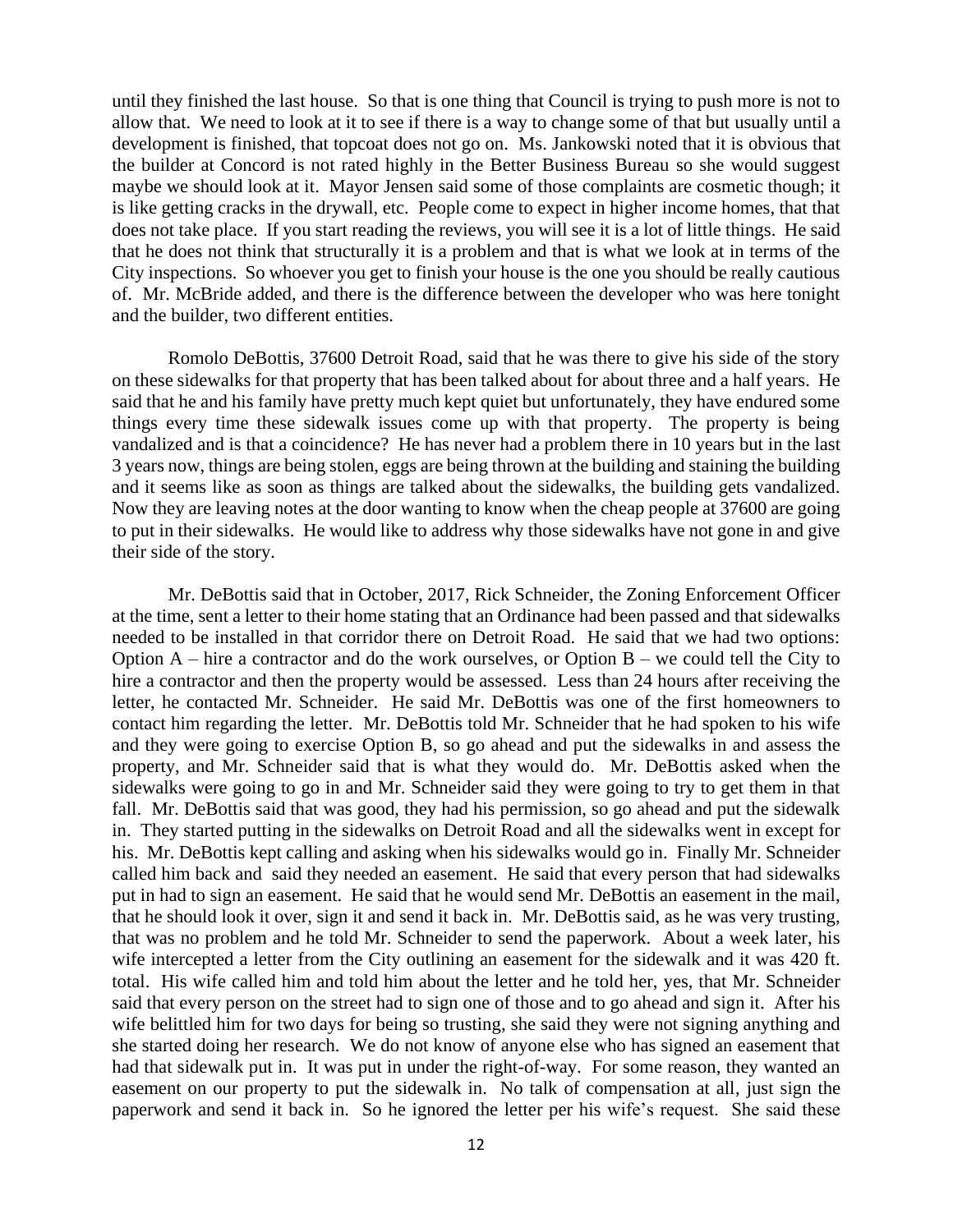people are not transparent and cannot be trusted; she said they do not sign anything, especially the way that they told him that this needed to be signed.

Mr. DeBottis said, about two weeks later, he got another call from Mr. Schneider asking why he had not signed the easement and sent it back in. Mr. DeBottis told him that they were not signing anything; they do not sign easements. Mr. Schneider then said that the Law Director would be contacting him. Law Director John Gasior called him and wanted to know why he would not sign the easement. Mr. DeBottis told him that he did not understand why they needed an easement; no one else needed an easement. Mr. Gasior would not give him a right answer. Mr. DeBottis said you have the right-of-way, you have our permission, put the sidewalk in, and he said we need an easement. Mr. DeBottis said to him that they were not giving an easement. So then all of a sudden, mysteriously, money started to appear. He said they were offered first \$1,000 for the easement, then \$3,000, then \$8,000 was the last offer for the easement, and they said, no, to every offer. And do you know why he said no? Because they were not transparent with us from the very beginning. They tried to trick him and his family into signing an easement. We have held steadfast. If the sidewalk needs to be put in, go ahead and put it in, you have it, in the right-ofway. His wife printed up other projects that have been done in the City where right-of-way easements needed to take place. Hundreds of thousands of dollars total are given to the homeowners. How come a letter was not sent to them saying just sign and we will put in the sanitary sewer - no money. He would like to know what the response would have been then if the City tried to trick those people.

Mr. DeBottis said he has had about enough of being talked about. He said the City could put in the sidewalks, so put them in. If they had been transparent with him and his family from the beginning, he thinks this would have gone a different way and those sidewalks would have been put in. They do not like to be lied to and they do not like to be taken advantage of. And he might have done it for free if they would have been transparent with him from the beginning instead of trying to trick him. Other people in this City have received large amounts of money for easements but for whatever reason, he and his family are not respected and then they have to endure the pain of having property there with people vandalizing it and leaving notes, looking at them crooked. They are very private people and bother no one.

Mr. DeBottis stated that he maintains the property and has received letters from the City thanking him for maintaining the property prior to what it was before. He said he laid 100 yards of concrete in the front and got rid of the dilapidated blacktop, painted the entire building when it was peeling and deteriorating, and kept up with the roof. He trims and picks weeds, he spent \$10,000 on a shed that was falling apart. He put a new roof on it and new siding, painted it, and redid the inside. He has been a good steward to the City of Avon but he does not think the City of Avon has been a good steward to him and his family. Again, if you want the sidewalks, put them in and assess them, but be transparent. All you have to do is be transparent. And because there was so much frustration with him that he would not cooperate with the easement, there was even a threat to call the County and tell them the taxes should be raised on Mr. DeBottis' property since he thought it was worth so much. So this is what he has to say today. For the record, put your sidewalks in, put them on the right-of-way. If you cannot put them on the right-of-way, get someone to talk to him that will be transparent and answer his questions. They do not need to be harassed anymore. He is upset and has a good reason to be upset. And since he was there, they can ask him any questions on that sidewalk and he will be totally transparent with them.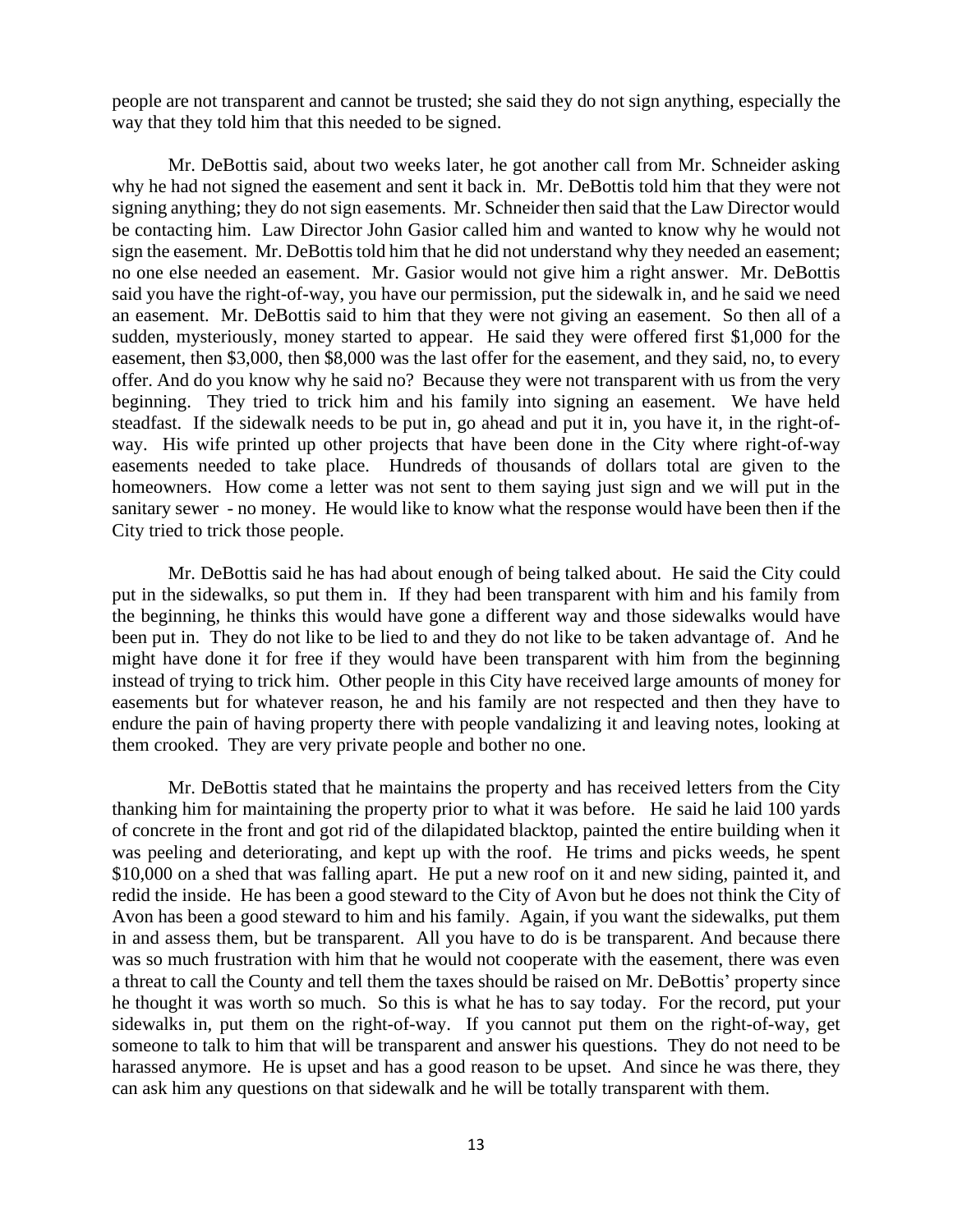Mayor Jensen said that, hopefully, we can get this worked out this summer so we can get the sidewalk in, but just so Mr. DeBottis understands in terms of what he is talking about the different amounts of money. That is for roadway right-of-way and the easement for Mr. DeBottis was only to put the sidewalk in. The sidewalk needs to be put in the right-of-way so if he would have given it to the City, the sidewalk just goes in there. That does not allow us to put a road on there. All the other ones that Mr. DeBottis was alluding to were ones that were going to need roadway, and you need to put a sewer through there, which is completely different.

Mr. DeBottis said that he agreed and they talked about this before. The property has one easement from the school and he knew about that when he bought the property. He owns a lot of commercial property and a lot of residential property in different cities. He is familiar with easements and property rights. The more easements you put on the property it starts to devalue the property. He knows that this is just a sidewalk easement but that will be easement number two and then there has been trespass as they have discussed, from other homeowners that that have never gotten an easement to this day and there have been legal issues about that, so he has been pushed around. And then he also brought to Mr. Gasior another problem: If the sidewalks go past the right-of-way and if he wants to sell the property eventually to a developer or he wants to build homes, what happens to his setbacks? He has given the City 20 to 30 ft. to put in their sidewalks; what happens to his setbacks? He has legitimate concerns and he is not going to be ignorant; he wants to protect his family, his investment, and his property. He said that he will be fair, so be transparent with him. Greatness is based on two things: consistency and transparency; that is what he learned. He managed a very large company for many years and never had a problem. He never had anyone sue him. He had to fire over 50 people in his lifetime, all done properly. He did it through transparency and being fair and honest with these people. That is all he asks of the City. If he has legitimate questions, do not blow him off and say he is crazy or they are going to call the County to raise his taxes. And again, he has been a good steward to this City and he wants to continue to be a good steward but he does not want to put up with all this anymore.

Mr. McBride asked if the right-of-way was not wide enough there to get a sidewalk in the right of way? Mayor Jensen said that the right-of-way is closer to the road than it is on the other properties. Mr. McBride asked, but are we trying to push the sidewalk back to get it off the road? Mayor Jensen said, no, it lines up with the other sidewalks. There are some areas that we can work around and that is what he and Mr. DeBottis were going to try to work out.

Mr. DeBottis stated that he also wanted to say that there was a tree on the far west end of the property line. It was a pine tree, probably 50 to 70 years old. He came by one day and it was cut down and the stump was ground out. He was told that it was in the right-of-way of the sidewalk and he accepted that. But now the sidewalk is supposedly not going to go in there so why did a 50 to 70 year old pine tree with aesthetics for the property have to be cut down and not a word ever said to him? Then the adjacent property owner said it was her tree but it was not her tree; it was our tree. He had the property staked; every 40 ft. he has property markers on that property. That was our tree and now the tree is gone for no reason and there is not going to be a sidewalk to go where that tree was. He never had anyone say that they would replant a tree for him or that they would compensate him for the tree that they took down.

Mayor Jensen said that the claim from the neighbor on that tree was that it was a family tree that they put in as a memorial. Mr. DeBottis said but the thing is, if someone would have gotten with him before the tree was cut down, right next to that tree there was a metal stake. That